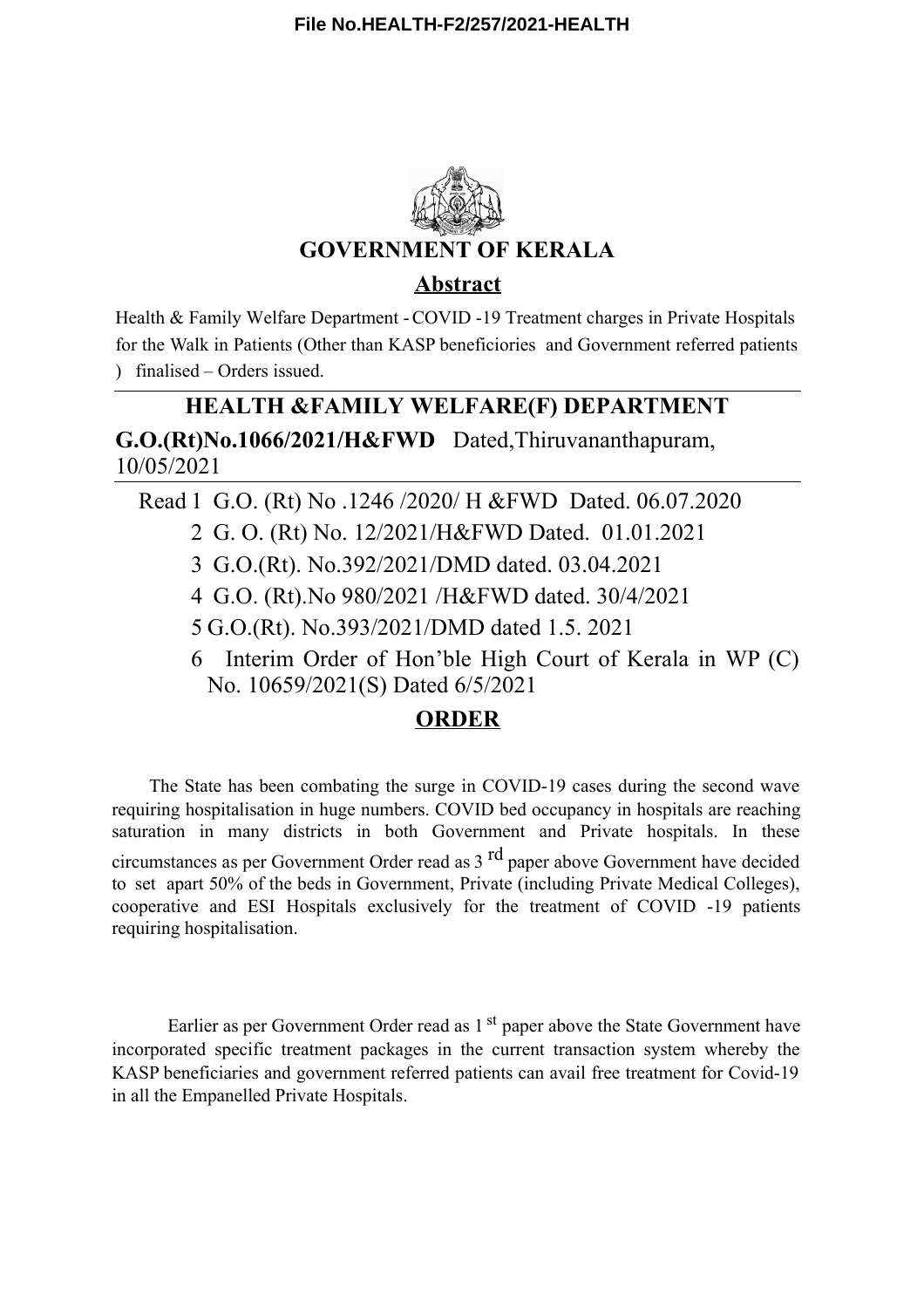As per the Interim Order in W.P. (C) No. 10659/2021(S) read above , the Honourable High Court of Kerala has directed the state to arrive at treatment package rates for Private Hospitals for Walk-in Covid-19 patients before the next sitting on the  $10^{\text{th}}$  May 2021. Multiple rounds of discussions were held with the Private Hospital Associations by the Principal Secretary Health, State Health Agency and Director of Health Services. Based on the discussions, the rates to be charged by the Private hospitals for treatment of COVID-19 were recommended.

Government have examined the proposals in detail and hereby notify the following rates for regulating the prices to be charged by Private Hospitals and private nursing homes in providing quality care to directly Walk in COVID-19 Patients (Other than KASP beneficiories and Government referred patients) in the State of Kerala.

|                                         | <b>Rate</b> in | <b>Rate</b> in |                                                                                                                                                                                                                                                                                                                                                                   |                                                                          |
|-----------------------------------------|----------------|----------------|-------------------------------------------------------------------------------------------------------------------------------------------------------------------------------------------------------------------------------------------------------------------------------------------------------------------------------------------------------------------|--------------------------------------------------------------------------|
| <b>Bed Category</b>                     | <b>INR</b> per | <b>INR</b> per | <b>Inclusions</b>                                                                                                                                                                                                                                                                                                                                                 | Exclusion*                                                               |
|                                         | day (Non       | day            |                                                                                                                                                                                                                                                                                                                                                                   |                                                                          |
|                                         | -NABH)         | (NABH)         |                                                                                                                                                                                                                                                                                                                                                                   |                                                                          |
| General<br>WARD                         | Rs. 2645       | Rs. 2910       | a. Registration Charges<br>b. Bed Charges<br>c. Nursing and Boarding Charges<br>d. Surgeons, Anesthetists, Medical                                                                                                                                                                                                                                                |                                                                          |
| HDU                                     | Rs. 3795       | Rs. 4175       | Practitioner, Consultant Charges<br>e. Anesthesia, Blood Transfusions,<br>Oxygen<br>f. Medicines and Drugs                                                                                                                                                                                                                                                        | a. High-End<br>Investigations*<br>like C.T. Chest /<br><b>HRCT</b> Chest |
| ICU                                     | Rs. 7800       | Rs. 8580       | g. Pathology and radiology tests:<br>Medical procedures include<br>essential Radiological imaging and b. PPE Kits*<br>diagnostic tests such as X-ray,                                                                                                                                                                                                             |                                                                          |
| <b>ICU</b><br>WITH<br><b>VENTILATOR</b> |                |                | USG, Hematology, pathology etc.<br>h. Pre and Post Hospitalization<br>expenses: Expenses incurred for<br>consultation, diagnostic tests and<br>Rs. 13800 Rs. 15180 medicines before admission of the<br>patient in the same hospital and<br>cost of diagnostic tests and<br>medication up to 15 days after<br>discharge from the hospital for the<br>same ailment | c. Costly<br>Medications<br>*like<br>i. Remdesivir<br>ii. Tocilizumab    |

\*These exclusions shall be governed by the MRP rates of the manufacturer of the drugs and consumables wherever applicable and shall not exceed the same, and the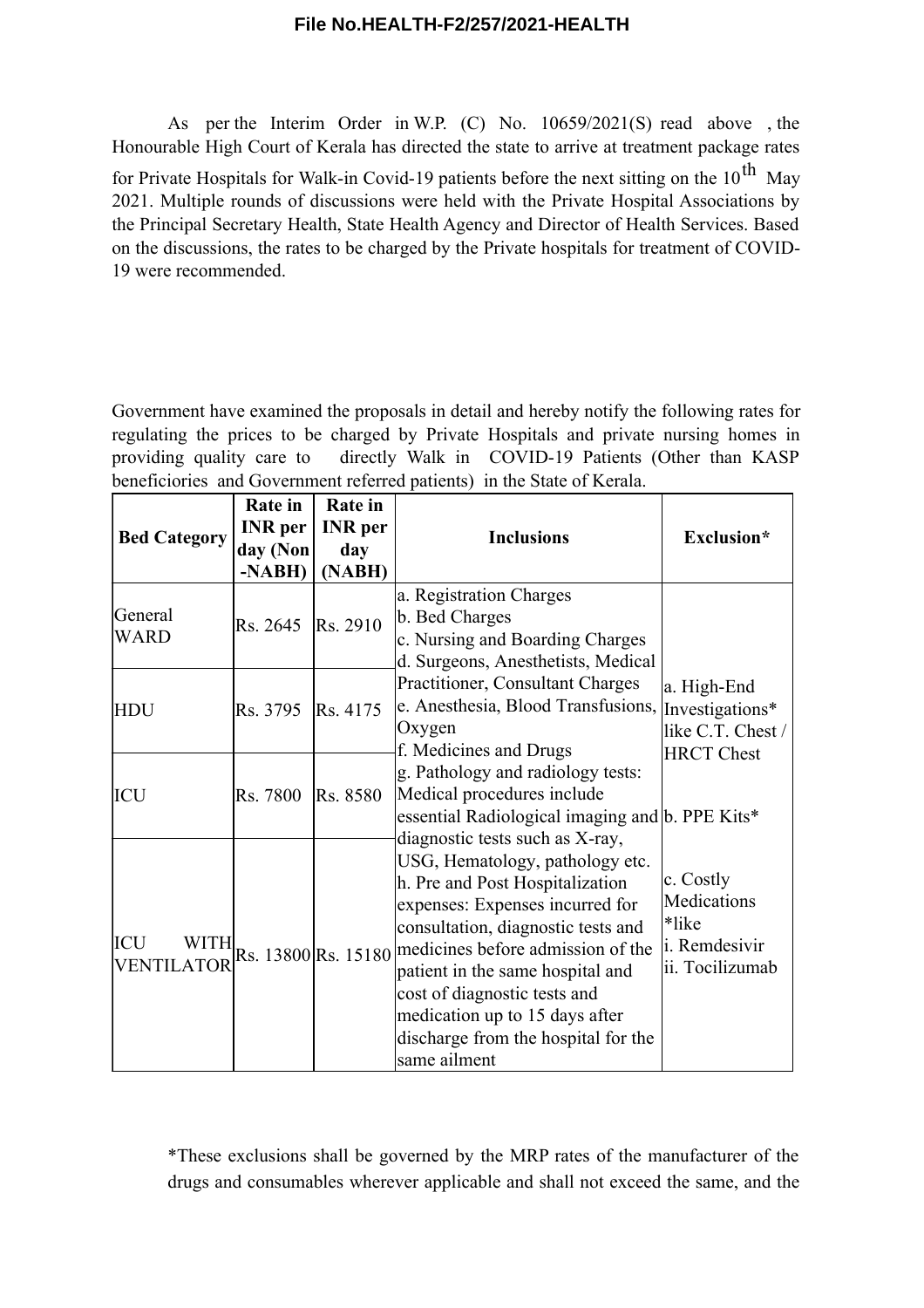rates for the diagnostics and investigations shall be as per the declared Hospital rates and undertaken as per medical protocols. If the Union Government or the State Government notifies rates of any drug/consumables/diagnostics in public interest, the same shall be made applicable

\* The Rate for RTPCR test shall continue as fixed by Government Order read as 4 th  $\&$  5<sup>th</sup> papers above.

\*The rates for other Covid -19 tests such as Xpert NAT , TRUE NAT, RT -LAM, RAPID Antigen will continue as fixed by Government Order read as  $2<sup>nd</sup>$  paper above ,inclusive of all PPEs,swabbing charges and other charges related to the test.

\*The PPE Kits shall be two per general wards per day and 5 per ICUs per day as agreed by the associations, and the rates shall not exceed the MRP declared by the manufacturer.

\*The treatment and management protocol as defined in the Kerala State COVID 19 guidelines Version 3, No. 17/31/F2/2020 Health, dt 25th of April, 2021, is to be scrupulously followed.

#### **The Following Instructions should comply as mandatatory :**

1. Charges for various treatments, consumables, medicines, doctors and nursing should be made known to the public and will be monitored by the Secretary Clinical Establishment Act.

As per clinical establishment Act 2018, chapter 6, para 19, the services given to public by each and every clinical establishment including rates for the same should be displayed in a visible and accessible place in the organization and/or in its website. This should be done for the information of patients and/or bystanders coming to the organization to avail its services.

a. All hospitals must publish their treatment rates in a place accessible to the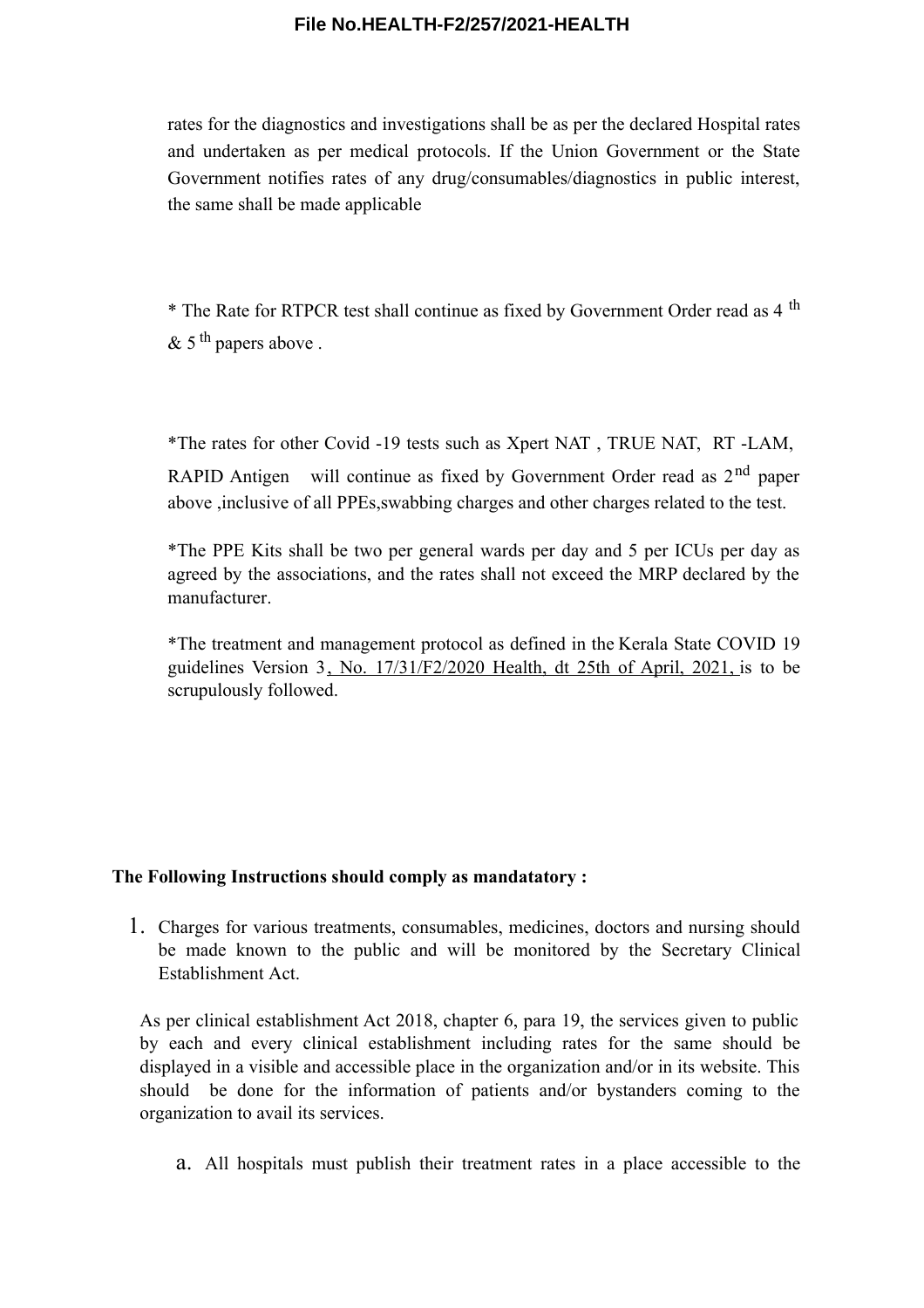public inside the hospital.

- b. All hospitals must publish treatment rates in their own website.
- c. The treatment rates already published in their website must be linked with the website of KSCCE.
- 2. Based on section 14 of Kerala Clinical Establishment (Registration & Regulation) Act 2018, District Medical Officer of Health who is the ex-officio Vice Chairperson for implementation of the Kerala Clinical Establishment (Registration & Regulation) Act 2018 would function as the Grievance Redressal Officer for any grievance in the respective district regarding overcharging by the hospitals. The Grievance at the district level will be received by the District Medical Officer (H) of the District concerned and the contact numbers and emails to receive the complaints shall be set up by the DMO(H) and publicised immediately.
- 3. Under Section 36 of the Kerala Clinical Establishment (Registration & Regulation) Act 2018 and rule 30 of the Kerala Clinical Establishment (Registration & Regulation) Rule 2018, State level authority has been constituted as below, vide notification No 1046Admin/KSCCE/2020 dated 19.03.2021. The same shall function as the appellate authority in all matters pertaining to overcharging by the private hospitals.

Chairman - Shri.C.K.Padmakaran

Member 1 - Dr.V.Rajeevan

Member 2 - Dr.V.G.Pradeep Kumar

The contact numbers and emails of the appellate authority will be publicised immediately by the Secretary of the KSCCE.

- 4. If any hospital is found to be charging more than the rates as indicated above, they shall be levied a penalty which shall be ten times the additional charges by the concerned DMO(H).
- 5. There shall not be exorbitant pricing of Covid related consumables like PPE, pulse oximeter, Masks, portable Oxygen cylinders and consumables else, action shall be initiated by the District Collector against the concerned ,under relevant provisions of the law. No shops or hospitals shall charge more than MRP, for these items .
- 6. The DMO(H)s in the districts shall take appropriate action as per the Clinical Establishment Act in ensuring the quality care is provided by the private hospitals and charges as indicated above Only are collected.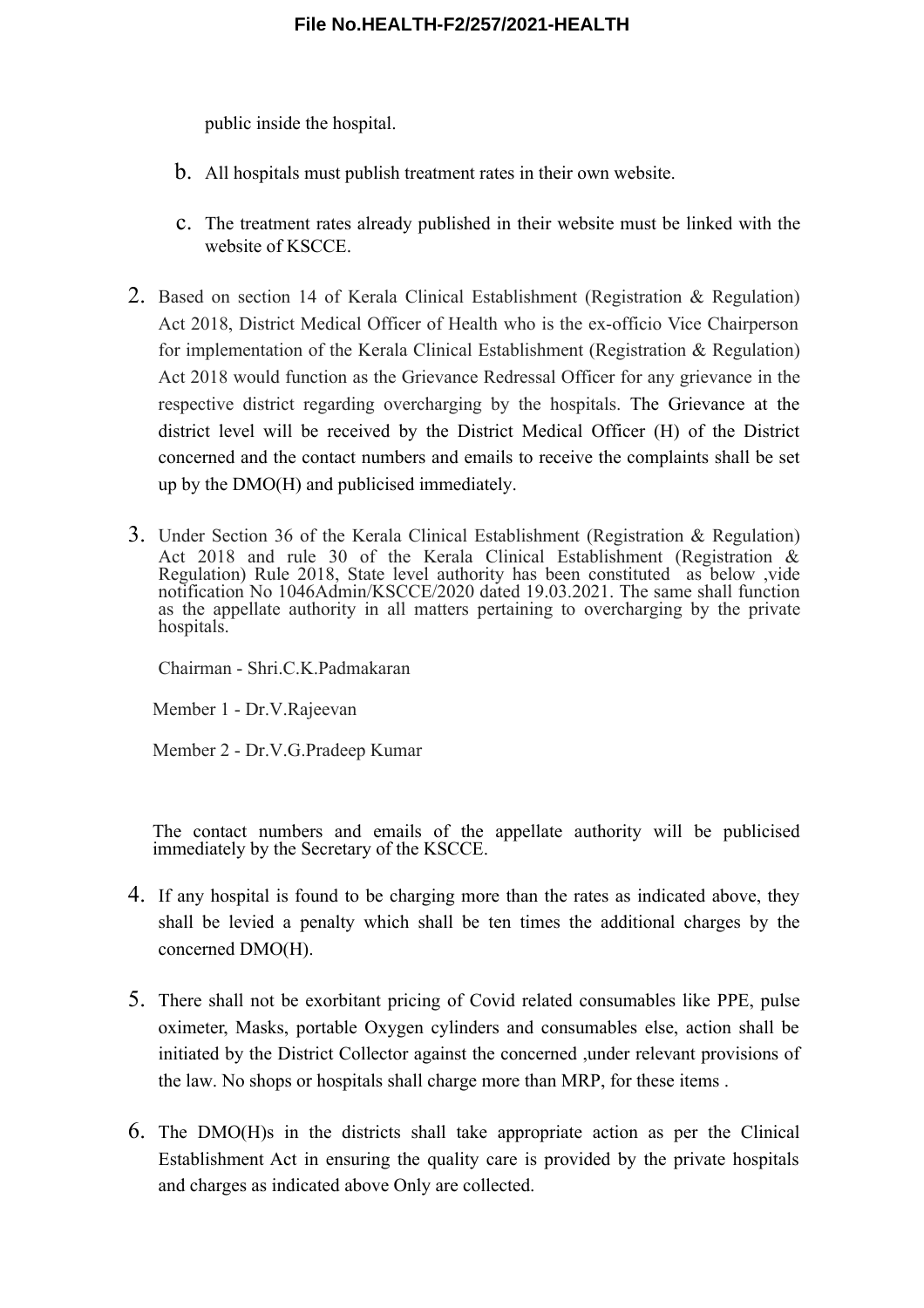- 7. The District Collectors and DMOs in the State shall enforce the above regulations and make wide publicity to the rates charged and services to be provided by the private hospitals. Any deviations from the rates fixed shall also be deemed to have committed offences under the provisions of the Disaster Management Act 2005, the Kerala Epidemic Diseases Ordinance, 2021 and other relevant provisions in law and action initiated against such facilities.
- 8. All the private hospitals must admit the patients immediately as per the admission protocols. No advance shall be insisted at admission time and emphasis shall be on patient care.
- 9. All Government Orders, circulars, advisories issued by the State for Covid-19 management shall be followed diligently by all hospitals.
- 10. The above rates will be enforced with immediate effect until further orders.

(By order of the Governor)

# **RAJAN NAMDEV KHOBRAGADE PRINCIPAL SECRETARY**

To:

The Advocate General , Ernakulam (with C/L) The State Mission Director,NHM

The State Police Chief, Thiruvananthapuram

The Executive Director, State Health Agency , Thiruvananthapuram.

The Director of Health Services, Thiruvananthapuram.

The Director of Medical Education, Thiruvananthapuram.

The Managing Director, Kerala Medical Services Corporation Ltd

The Secretary, Kerala State Council for Clinical Establishments.

Principal Accountant General (Audit/A&E) of Kerala, Thiruvananthapuram.